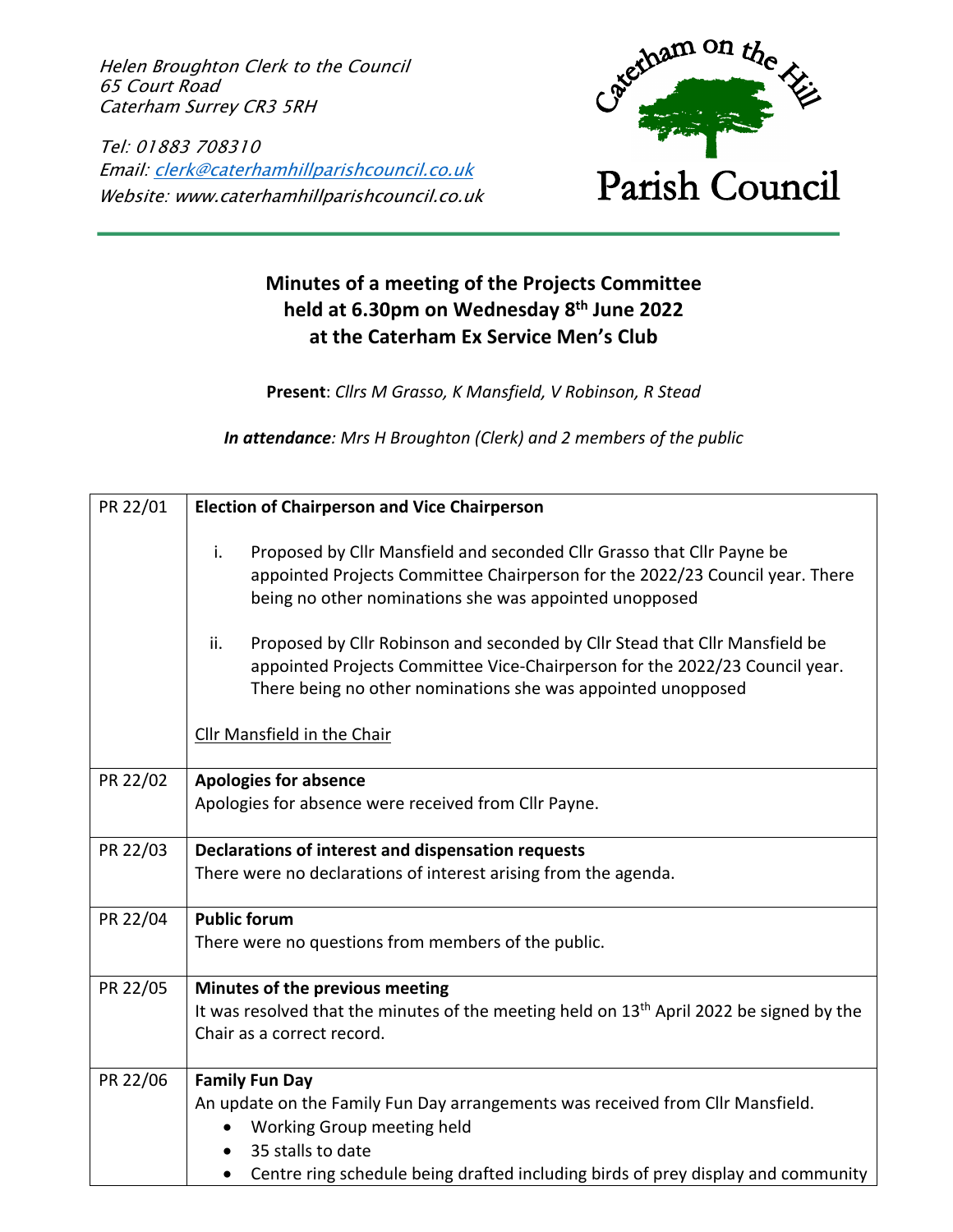|          | groups.<br>Considering a brass band to open the event<br>Confirmation and quotation needed from the company providing sound<br>Cllr Robinson was speaking to DBS volunteers who would be responsible for any<br>lost children at the event<br>Next Working Group meeting being held on 20 <sup>th</sup> June from 7 to 8pm by Zoom. All<br>invited.<br>It was agreed:<br>to order 7 banners at a cost of £45 and posters.<br>i.<br>that the Clerk ask which councillors were available to help on the day.<br>ii.                                                                                                                                                                                                                                                                                                                                                                                               |
|----------|-----------------------------------------------------------------------------------------------------------------------------------------------------------------------------------------------------------------------------------------------------------------------------------------------------------------------------------------------------------------------------------------------------------------------------------------------------------------------------------------------------------------------------------------------------------------------------------------------------------------------------------------------------------------------------------------------------------------------------------------------------------------------------------------------------------------------------------------------------------------------------------------------------------------|
| PR 22/07 | <b>Bins</b><br>It was agreed to purchase fox proof bins at either end of the path that runs<br>i.<br>across Westway Common at a cost of up to £400 each from CIL earmarked<br>reserves, subject to agreement from Tandridge District Council.<br>ii.<br>It was agreed that Cllr Grasso undertake an audit of litter bins with the help of<br>the Parish Warden.                                                                                                                                                                                                                                                                                                                                                                                                                                                                                                                                                 |
| PR 22/08 | <b>Railings on Coulsdon Road</b><br>The Parish Council had been asked to contribute to the refurbishment of the railings<br>along Coulsdon Road.<br>Cllr Taylor O'Driscoll was invited to speak and said that the railings were part of the<br>former hospital and in disrepair. There had been agreement from Tandridge District<br>Council (TDC) to fund refurbishment in 2014 but this had not taken place. TDC had<br>undertaken a tendering exercise and had advised that refurbishment would cost<br>between £3k and £4k. It was being requested that the Parish Council contribute half of<br>the costs although it was noted that TDC were responsible.<br>It was recommended that the Parish Council fund up to £4k for refurbishment of the<br>railings from the CIL earmarked reserved. This was subject to quotations being received<br>from TDC and on condition TDC cover any future maintenance. |
| PR 22/09 | <b>Queens Park</b><br>Cllr Robinson gave an update on equipment in need of repair in the Queens Park Play<br>Area. The large climbing frame and slide had been closed following a safety inspection<br>and would cost £15,000 to repair. This was further complicated due to the play area<br>possibly being moved following consultation on improvements to Queens Park. One<br>suggested solution was for replacement equipment to be moveable.<br>It was agreed to approach TDC for a joint approach to repairing / replacing the<br>equipment.                                                                                                                                                                                                                                                                                                                                                              |
| PR 22/10 | <b>Noticeboard</b><br>It was agreed to purchase a new Parish Council noticeboard on Whyteleafe Road at a<br>cost of up to £1,500 (plus vat).                                                                                                                                                                                                                                                                                                                                                                                                                                                                                                                                                                                                                                                                                                                                                                    |
| PR 22/11 | Parish Warden report<br>The Parish Warden reported:                                                                                                                                                                                                                                                                                                                                                                                                                                                                                                                                                                                                                                                                                                                                                                                                                                                             |